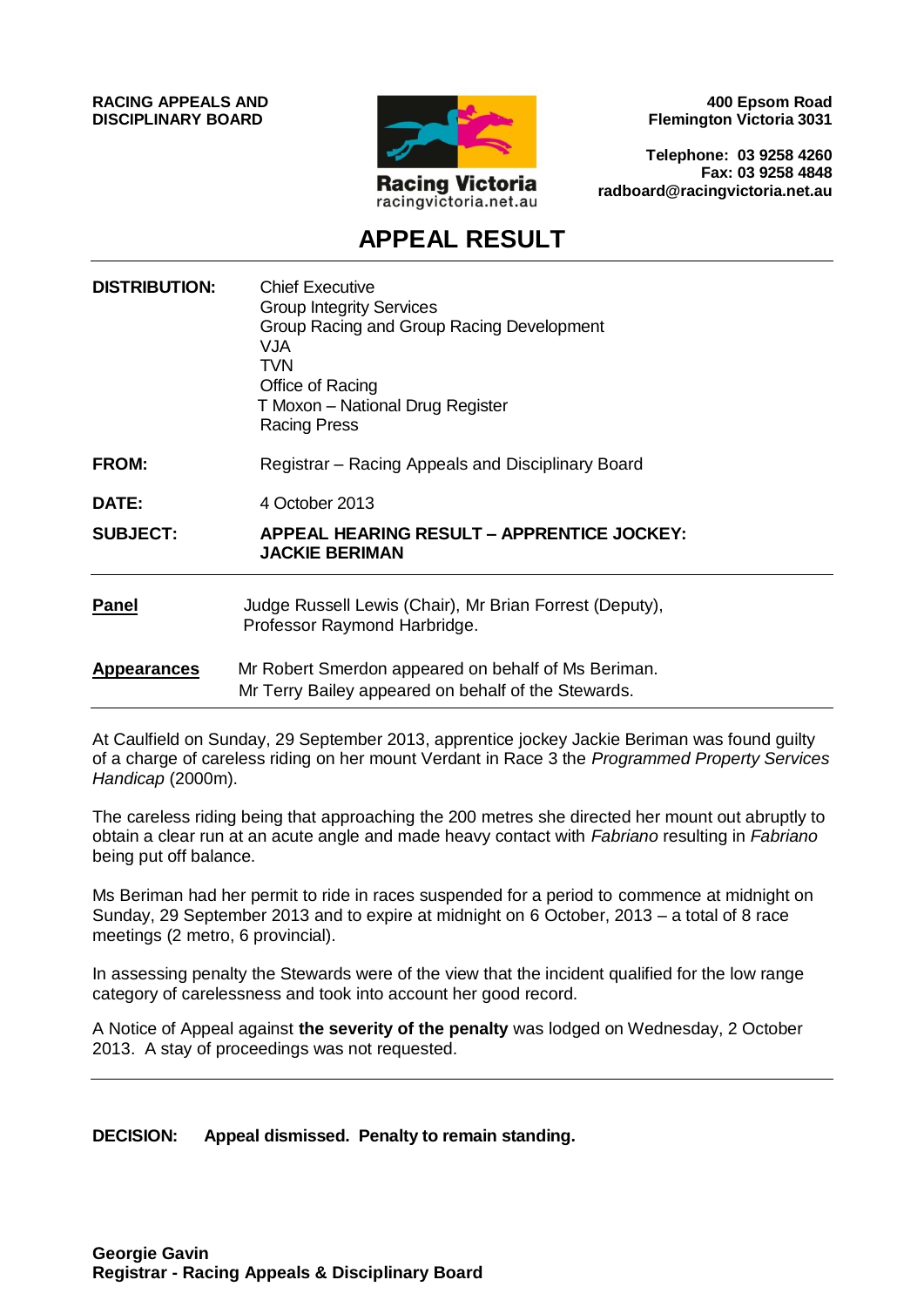# **TRANSCRIPT OF PROCEEDINGS**

### **RACING APPEALS AND DISCIPLINARY BOARD**

\_\_\_\_\_\_\_\_\_\_\_\_\_\_\_\_\_\_\_\_\_\_\_\_\_\_\_\_\_\_\_\_\_\_\_\_\_\_\_\_\_\_\_\_\_\_\_\_\_\_\_\_\_\_\_\_\_\_\_\_\_\_\_

**HIS HONOUR JUDGE R.P.L. LEWIS, Chairman MR B. FORREST, Deputy Chairman PROF R. HARBRIDGE**

#### **EXTRACT OF PROCEEDINGS**

#### **DECISION**

## **IN THE MATTER OF THE PROGRAMMED PROPERTY SERVICES HANDICAP OVER 2000 METRES AT CAULFIELD ON 29/9/13**

#### **APPRENTICE JOCKEY: JACKIE BERIMAN**

#### **MELBOURNE**

#### **FRIDAY, 4 OCTOBER 2013**

MR T. BAILEY appeared on behalf of the RVL Stewards

MR R. SMERDON appeared on behalf of Ms J. Beriman